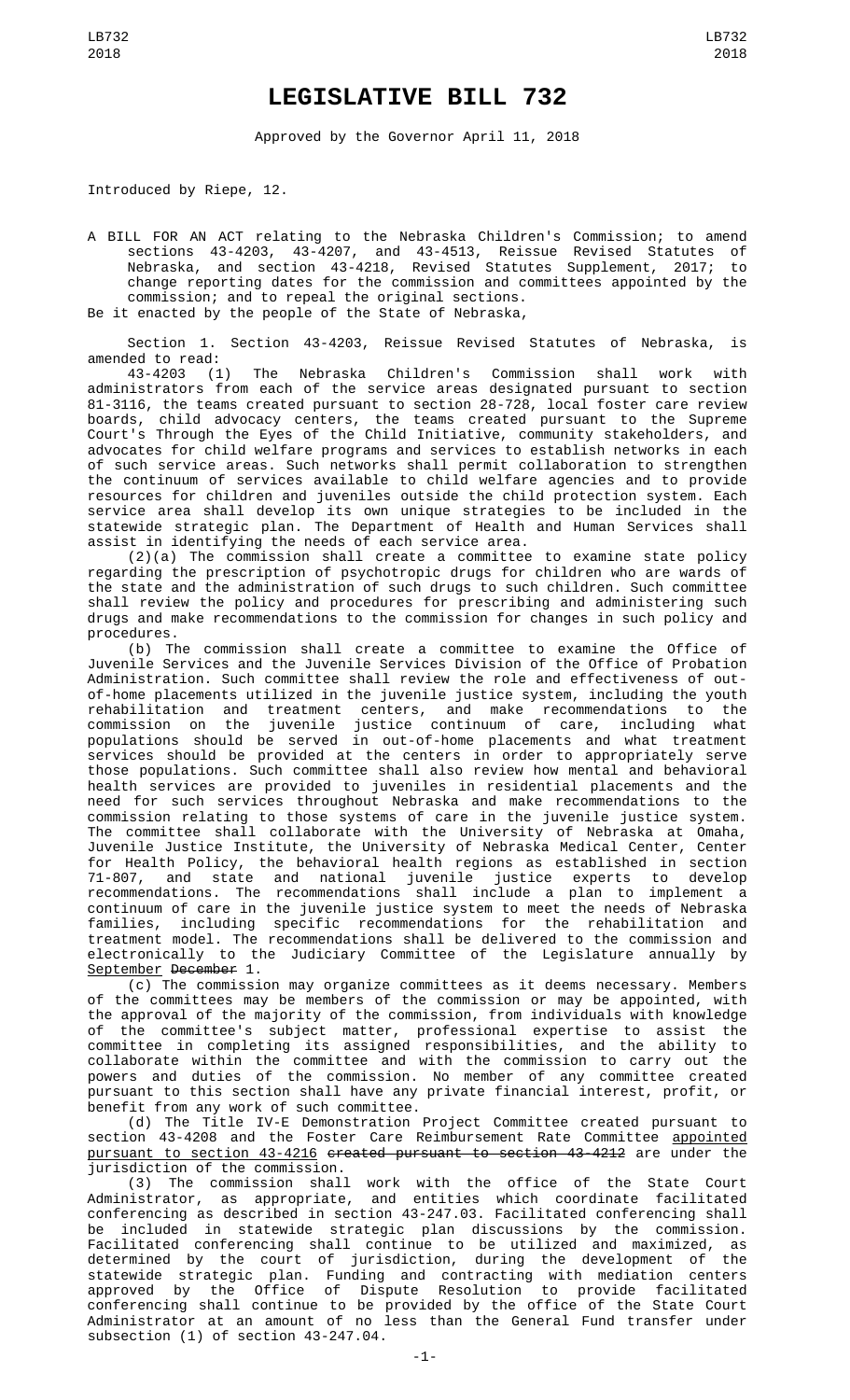(4) The commission shall gather information and communicate with juvenile justice specialists of the Office of Probation Administration and county officials with respect to any county-operated practice model participating in the Crossover Youth Program of the Center for Juvenile Justice Reform at Georgetown University.

(5) The commission shall coordinate and gather information about the progress and outcomes of the Nebraska Juvenile Service Delivery Project established pursuant to section 43-4101.

(6) The commission shall develop a system-of-care plan beginning with prevention services through treatment services for the child welfare system based on relevant data and evidence-based practices to meet the specific needs of each area of the state. Such system-of-care plan shall include services that are goal-driven and outcome-based and shall evaluate the feasibility of utilizing performance-based contracting for specific child welfare services, including the feasibility of additional contractual requirements for service providers requiring services to all children without an option to deny service.

(7) The commission shall analyze case management workforce issues and make recommendations to the Health and Human Services Committee of the Legislature regarding:

(a) Salary comparisons with other states and the current pay structure based on job descriptions;

(b) Utilization of incentives for persons who work in the area of child welfare;

(c) Evidence-based training requirements for persons who work in the area of child welfare and their supervisors; and

(d) Collaboration with the University of Nebraska to increase and sustain such workforce.

Sec. 2. Section 43-4207, Reissue Revised Statutes of Nebraska, is amended to read:

43-4207 The Nebraska Children's Commission shall provide a written report to the Governor and an electronic report to the Health and Human Services Committee of the Legislature of its activities during the previous year on or before December 1, 2015. If the commission is continued by the Legislature as provided in section 43-4202, the commission shall provide such report on or before <u>September</u> <del>December</del> 1 of each year the commission is continued.

Sec. 3. Section 43-4218, Revised Statutes Supplement, 2017, is amended to read:

43-4218 (1)(a) The Normalcy Task Force is created. On July 1, 2017, the Normalcy Task Force shall become the Nebraska Strengthening Families Act Committee.

(b)(i) Beginning July 1, 2016, until July 1, 2017, the Normalcy Task Force shall monitor and make recommendations regarding the implementation in Nebraska of the federal Preventing Sex Trafficking and Strengthening Families Act, Public Law 113-183, as such act existed on January 1, 2016.

(ii) On and after July 1, 2017, the Nebraska Strengthening Families Act Committee shall monitor and make recommendations regarding the implementation in Nebraska of the federal Preventing Sex Trafficking and Strengthening Families Act, Public Law 113-183, as such act existed on January 1, 2017, and the Nebraska Strengthening Families Act.

(2) Until July 1, 2017, the members of the task force, and on and after July 1, 2017, the members of the committee shall include, but not be limited to, (a) representatives from the legislative, executive, and judicial branches of government. The representatives from the legislative and judicial branches shall be nonvoting, ex officio members, (b) no fewer than three young adults currently or previously in foster care which may be filled on a rotating basis by members of Project Everlast or a similar youth support or advocacy group, (c) a representative from the juvenile probation system, (d) the executive director of the Foster Care Review Office, (e) one or more representatives from a child welfare advocacy organization, (f) one or more representatives from a child welfare service agency, (g) one or more representatives from an agency providing independent living services, (h) one or more representatives of a child-care institution as defined in section 43-4703, (i) one or more current or former foster parents, (j) one or more parents who have experience in the foster care system, (k) one or more professionals who have relevant practical experience such as a caseworker, and (l) one or more guardians ad litem who practice in juvenile court.

(3) On or before July 1, 2016, the Nebraska Children's Commission shall appoint the members of the task force. On July 1, 2017, the members of the task force shall become members of the committee, shall serve the amount of time remaining on their initial terms of office, and are eligible for reappointment by the Nebraska Children's Commission. Members shall be appointed for terms of two years. The commission shall appoint a chairperson or chairpersons of the committee and may fill vacancies on the committee as such vacancies occur.

(4) The committee shall provide a written report with recommendations regarding the initial and ongoing implementation of the federal Preventing Sex Trafficking and Strengthening Families Act, as such act existed on January 1, 2017, and the Nebraska Strengthening Families Act and related efforts to improve normalcy for children in foster care and related populations to the Nebraska Children's Commission, the Health and Human Services Committee of the Legislature, the Department of Health and Human Services, and the Governor by September 1 December 15 of each year. The report to the Health and Human Services Committee of the Legislature shall be submitted electronically. Sec. 4. Section 43-4513, Reissue Revised Statutes of Nebraska, is amended